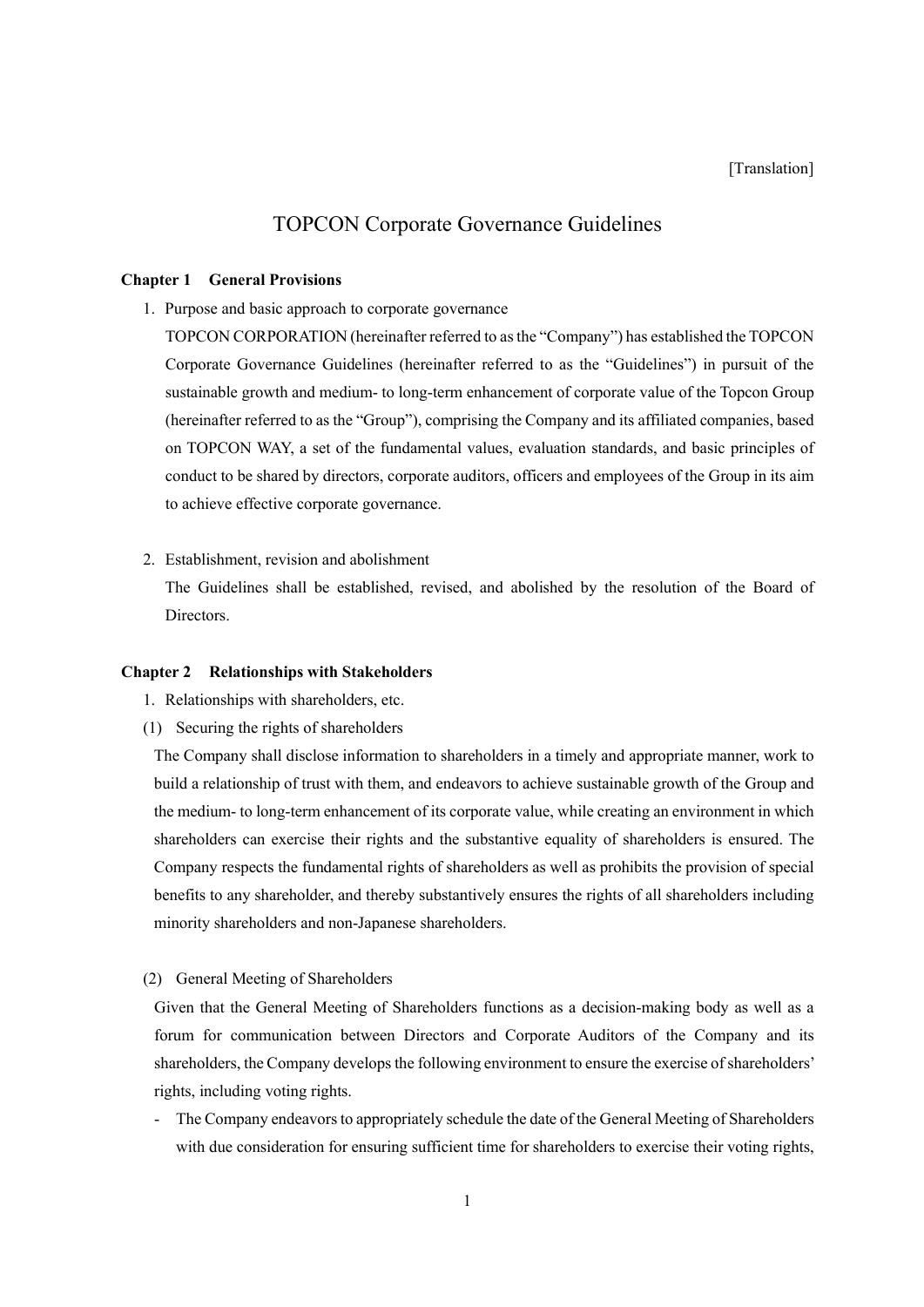and convenience for shareholders to attend the General Meeting of Shareholders.

- -The Company works to ensure the accuracy of information provided in convening notices and work to achieve the early distribution of notices.
- The Company posts the notice of convocation on its website prior to sending it by mail.
- The Company develops an environment in which shareholders can effectively exercise their voting rights through the use of the electronic voting platform and the posting of an English translation of the notice of convocation along with related reference materials on its website, among other means.
- The Board of Directors accepts, in good faith, the results of the shareholders' exercise of voting rights at the General Meeting of Shareholders, and analyzes the results of the proposals, both approvals and disapprovals, while considering the appropriate response to such results, including dialogue with shareholders.
- (3) Constructive dialogue with shareholders

The Company endeavors to achieve the sustainable growth and medium- to long-term enhancement of the corporate value of the Group through constructive dialogue with the shareholders. To promote constructive dialogue with shareholders, the Company separately establishes the basic policies on dialogue with shareholders, engages in constructive dialogue with the shareholders in accordance with such basic policies, and publishes the Group's medium- to long-term management policies and financial position, etc., in a fair, prompt, and accurate manner.

## (4) Basic capital policy

For the sustainable growth and medium- to long-term enhancement of corporate value as well as shareholder value, the Company endeavors to secure its financial base, while working to establish an appropriate balance between equity capital efficiency and shareholder returns, etc. The Company delivers shareholder returns taking into account investments in future businesses and the reinforcement of shareholders' equity.

### (5) Policy on cross-shareholdings

- The Company holds shares as cross-shareholdings in order to maintain or reinforce the stable procurement or business transactions necessary for conducting business activities. The shareholding is reviewed, including sale of such shares, by the Board of Directors periodically, taking into account of the medium- to long term financial rationale of such holding inclusive of the status of the business transactions. The Company holds the shares as cross-shareholdings only if it judges that the holding of such shares will contribute to the medium- to long-term enhancement of corporate value of the Group.
- In the exercise of voting rights pertaining to cross-shareholdings, the Company shall determine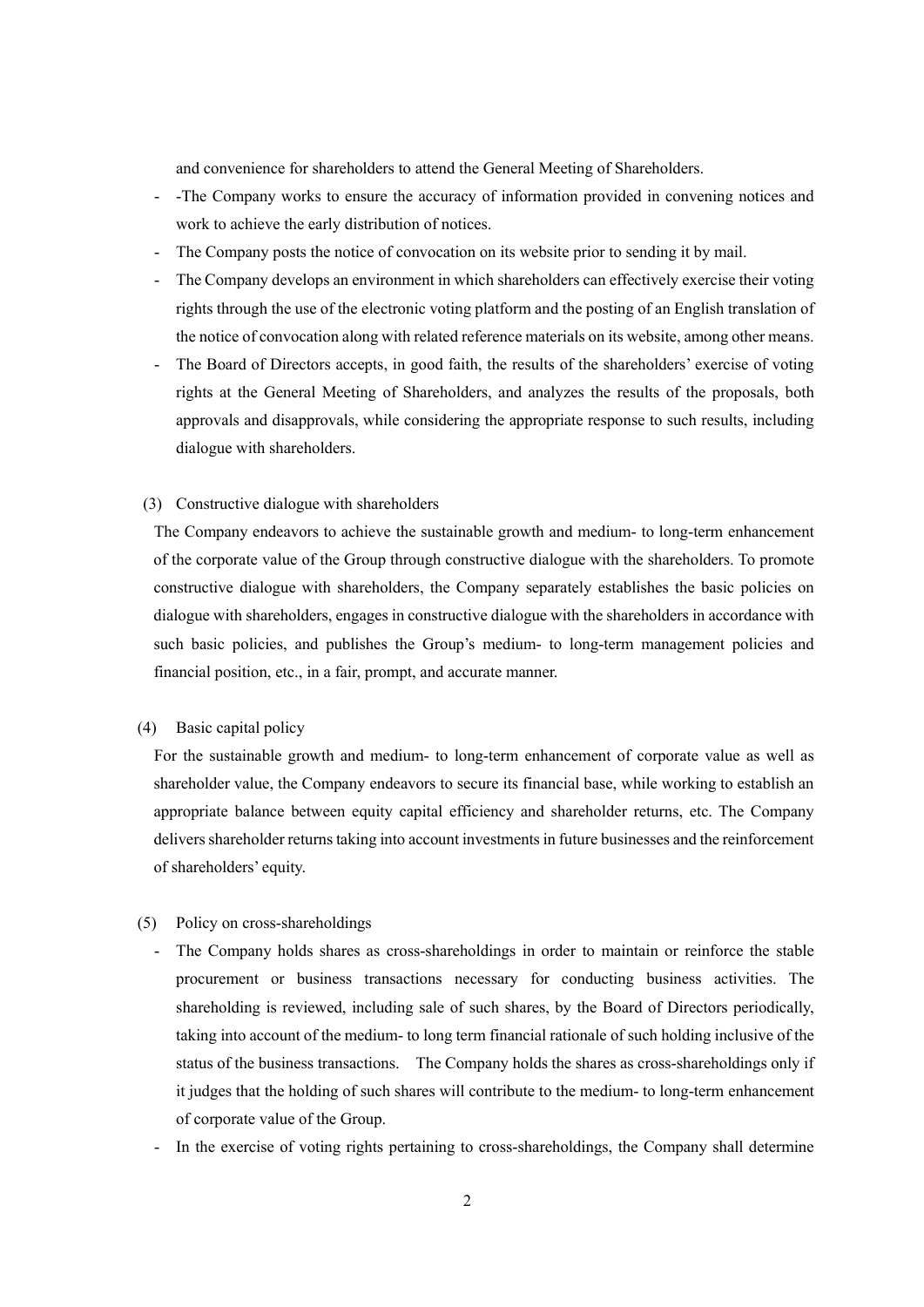whether to vote for or against each proposal on the agenda by comprehensively evaluating whether the cross-shareholdings contributes to the medium- to long-term enhancement of the corporate value of the Group.

- (6) Defense measures against takeovers
- The Company does not adopt defense measures against takeovers.
- If the Company's shares become subject of a takeover bid, the Board of Directors shall request the tender offeror or others to explain the measures to achieve the Company's sustainable growth and medium- to long-term enhancement of its corporate value.
- (7) Prevention of related party transactions
	- Competing transactions and conflict-of-interest transactions between the Company and the Company's Directors (or the entities substantively controlled by the Company's Directors) require deliberation and approval at the meeting of the Board of Directors of the Company.
	- Related party transactions shall be disclosed in accordance with the Companies Act, the Financial Instruments and Exchange Act, and other applicable laws and regulations, as well as regulations provided for by financial instruments exchanges.

### 2. Relationships with employees

The Group values communication with employees, and aims to be a company where individuals with diverse personalities and values, regardless of nationality, race or gender, can maximize their skills and play important roles with a spirit of creativity and innovation.

- To achieve the aforementioned objectives, the Group disseminates and implements the Topcon Global Code of Conduct, the Group's common guidelines for conduct, and promotes compliance with laws and regulations.
- The Group encourages employees to provide information and reports to ensure the early discovery of any act that violates, or is likely to violate, laws and regulations, internal regulations, and the Topcon Global Code of Conduct.
- The Group shall keep the identification of those who provide such information and the contents of the information in confidence, in accordance with laws and regulations as well as internal regulations, etc., and shall ensure that they do not suffer any unfair treatment.

## 3. Relationships with customers

The Group makes efforts to improve customer satisfaction by identifying the potential needs of customers, anticipating changes that are likely to occur, responding to customers' needs, and providing leading-edge, high-quality, and safe products and services to solve the challenges facing society.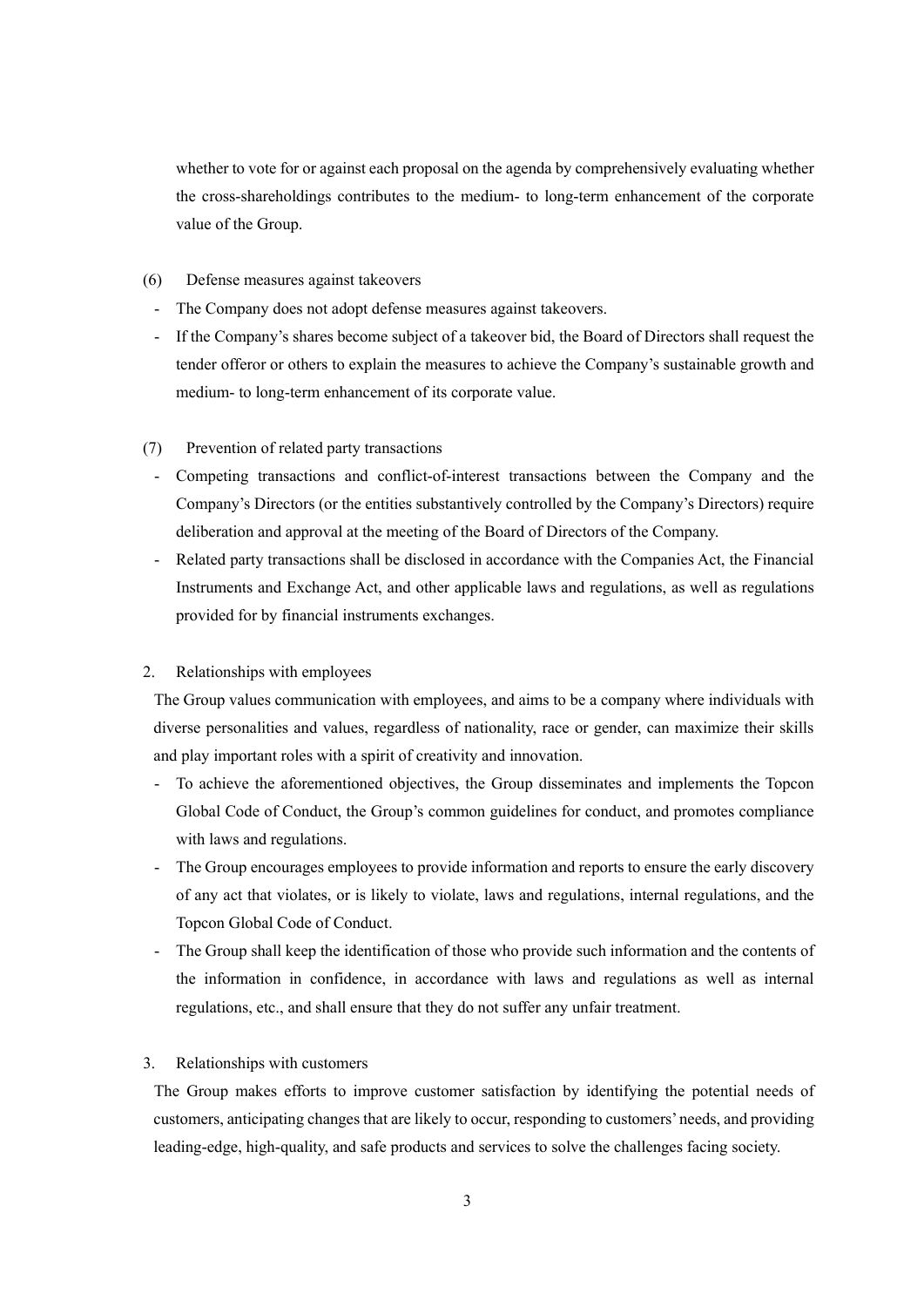#### 4. Relationships with business partners

The Group respects relationships of mutual trust and partnerships with distributors and agents, suppliers, and other business partners, and mutually develops business through information sharing and close cooperation.

#### 5. Relationship with society

The Group promotes CSR activities, including solving social problems through businesses, helping to protect the global environment, and engaging in social contribution activities, and thereby fulfills the trust of all of our stakeholders and continues to pursue the creation of a better society.

#### **Chapter 3 Disclosure of Information**

The Company appropriately conducts disclosure in accordance with laws and regulations. Other than disclosure pursuant to laws and regulations, the Group is committed to proactively disclose information on its medium- to long-term management policies and financial position, etc., in a fair, prompt, and accurate manner, in its efforts to provide all shareholders and investors with a better understanding of the Group as well as an opportunity to fairly evaluate the Group's value.

- The Company discloses information in a timely and appropriate manner, complying with the Companies Act, the Financial Instruments and Exchange Act, and other applicable laws and regulations, as well as regulations provided for by financial instruments exchanges.

#### **Chapter 4 Corporate Governance Structure**

1. Corporate organization

The Company has adopted the "company with a Board of Corporate Auditors" as its corporate structure under the Companies Act.

The Board of Directors shall nominate multiple independent outside directors to enhance supervisory functions by incorporating outside opinions into management.

The Board of Corporate Auditors and Corporate Audit Division (internal audit department) discuss each of their audit plans and policies, etc., in advance. They work in mutual cooperation by regularly sharing information throughout the fiscal year to increase the efficiency and effectiveness of the operations of the Corporate Auditors.

As an advisory body to the Board of Directors, the Company shall establish a Nomination and Compensation Advisory Committee, which shall appoint an independent outside director as chairperson and shall be comprised of a majority of independent outside directors.

- 2. Board of Directors
- (1) Roles and responsibilities of the Board of Directors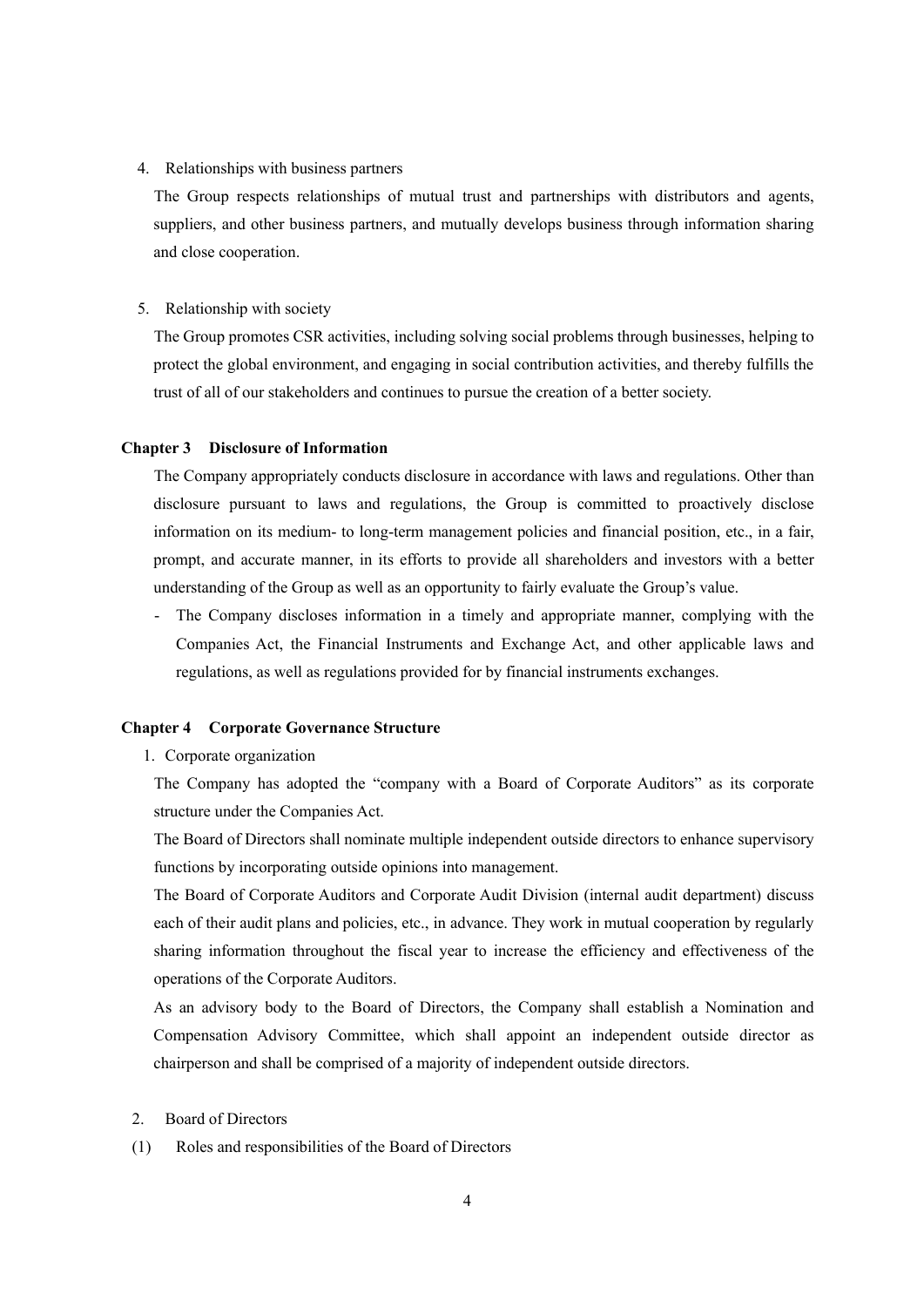The Board of Directors recognizes its fiduciary responsibility to shareholders towards the sustainable growth and medium- to long-term enhancement of corporate value of the Group. Based on such recognition, the Board of Directors works to achieve "improved management efficiency" in addition to "maintaining management soundness" and "ensuring transparency in management", as well as to fulfill its responsibilities towards all stakeholders in the management of the Group.

- To fulfill the responsibilities as stated above, the Board of Directors conducts, from an independent and objective standpoint, the assessment of the performance, appropriate development and implementation of internal control systems and risk management system, as well as the supervision of the overall business management of the Group.
- The Board of Directors makes decisions on matters provided for in laws and regulations and the Articles of Incorporation as well as on important matters relating to business management. The Board of Directors has adopted the "Executive Officer System" as a business execution system based on its decision making, and delegates day-to-day business execution to Executive Officers. Executive Officers are appointed by a resolution of the Board of Directors, taking into account their level of knowledge and experience as required in the relevant business field of the Group.
- The Board of Directors establishes a system to respond to cases where a Corporate Auditor or the Accounting Auditor discovers misconduct and requests appropriate measures, or identifies any inadequacies or problems.
- The Board of Directors conducts an analysis and assessment of its overall effectiveness and discloses a summary of the results thereof.

### (2) Composition of the Board of Directors

- The Company ensures the system to supervise the operation of the Company by appointing more than one Independent Outside Director, who express their opinions from an independent and objective standpoint at the meetings of the Board of Directors.
- The Board of Directors is composed of Directors who have different backgrounds in terms of expertise and experience, and maintains the proper number of Directors so that the Board of Directors can effectively exercise its decision-making and supervisory functions.

### (3) Internal control systems

In order to ensure smooth business operations under appropriate control, the Board of Directors sets forth basic policies regarding the development of internal control systems, and supervises the establishment of the Group's structure and the status of implementation thereof to ensure compliance, appropriate financial reporting, and risk management.

- The Company has established the Corporate Audit Division as an internal audit department to validate the appropriateness and effectiveness of internal management systems, and maintains a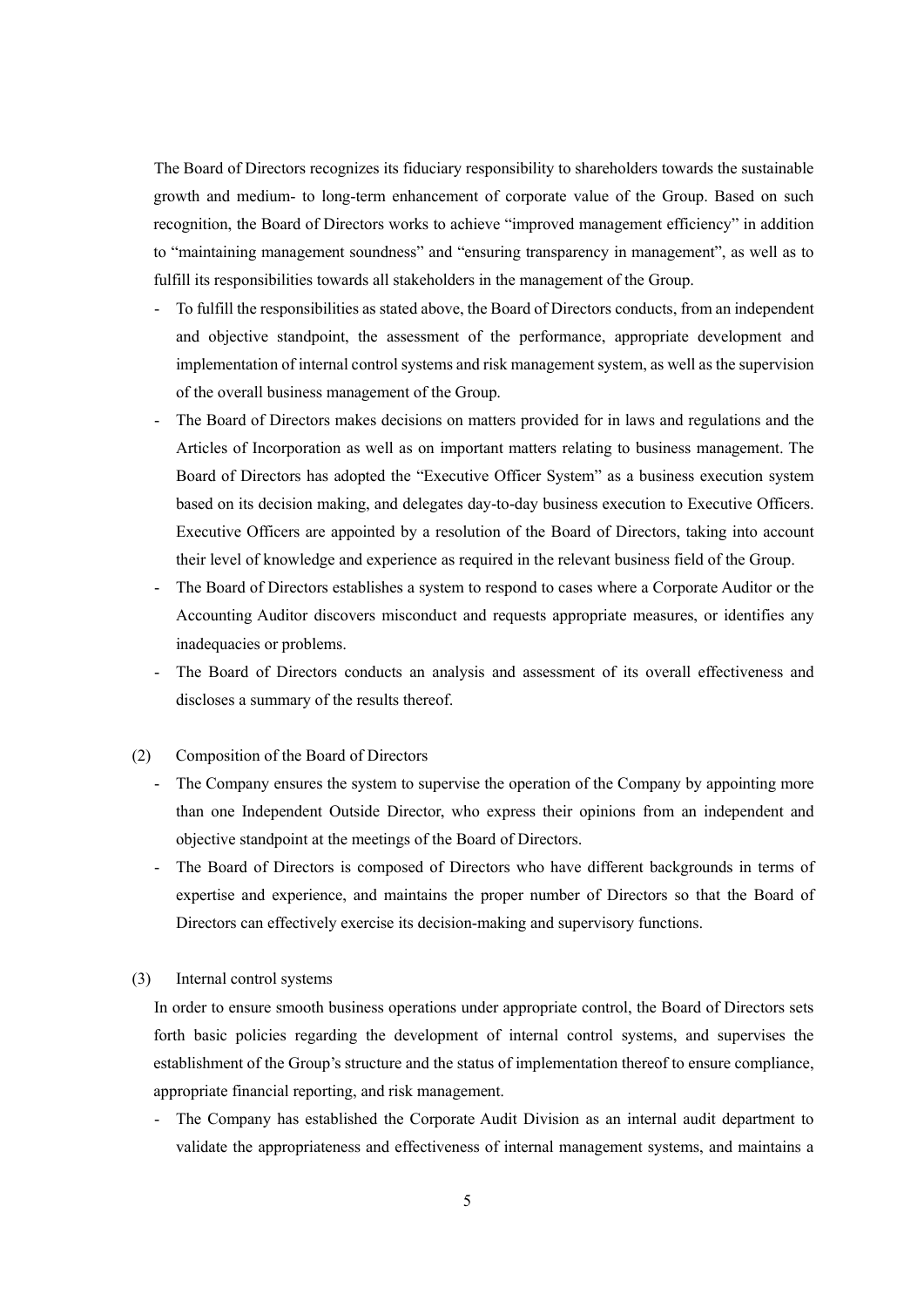system that facilitates the timely reporting of any significant matters to the Board of Directors, etc.

- The Company has established the Basic Rules for Risk and Compliance for the development of a risk management system capable of responding to any risk that arises within the Group in a timely and appropriate manner depending on the nature of the risk.
- The competing transactions of Directors, transactions between Directors and the Company, and transactions that involve conflicts of interest of both parties shall be matters to be approved by the Board of Directors.

#### 3. Board of Corporate Auditors

(1) Roles and responsibilities of the Board of Corporate Auditors

The Board of Corporate Auditors recognizes responsibility to shareholders as the trustees of shareholder assets. The Board acts to ensure corporate stability towards achieving sustainable Group growth and medium- to long-term improvements towards our corporate value in order to generate profit that is shared with our shareholders.

- The Board of Corporate Auditors works with Outside Directors and the internal audit department.
- (2) Structure of the Board of Corporate Auditors
	- To ensure transparency and fairness, Independent Outside Auditors comprise the majority of the Topcon Board of Corporate Auditors.
	- Persons with appropriate experience and competency are nominated to serve as Corporate Auditors.
	- The Board of Corporate Auditors nominates one or more members with knowledge of finance, accounting, and legal affairs, particularly persons with expertise in finance and accounting, necessary to ensure the functions of the Board of Corporate Auditors.
- (3) Relationships with the Accounting Auditor and internal audit department

The Board of Corporate Auditors has established a system to conduct sufficient and appropriate audits in collaboration with the Accounting Auditor and the internal audit department.

- The Board of Corporate Auditors evaluates the independence and expertise of the Accounting Auditor by formulating assessment and appointment standards of the Accounting Auditor for the purpose of appropriate selection and assessment.
- The Board of Corporate Auditors establishes a system to respond to cases where the Accounting Auditor or internal audit department discovers misconduct and requests appropriate measures, or identifies any inadequacies or problems.
- 4. Accounting Auditor

The Accounting Auditor assumes an important role to secure the reliability of the financial information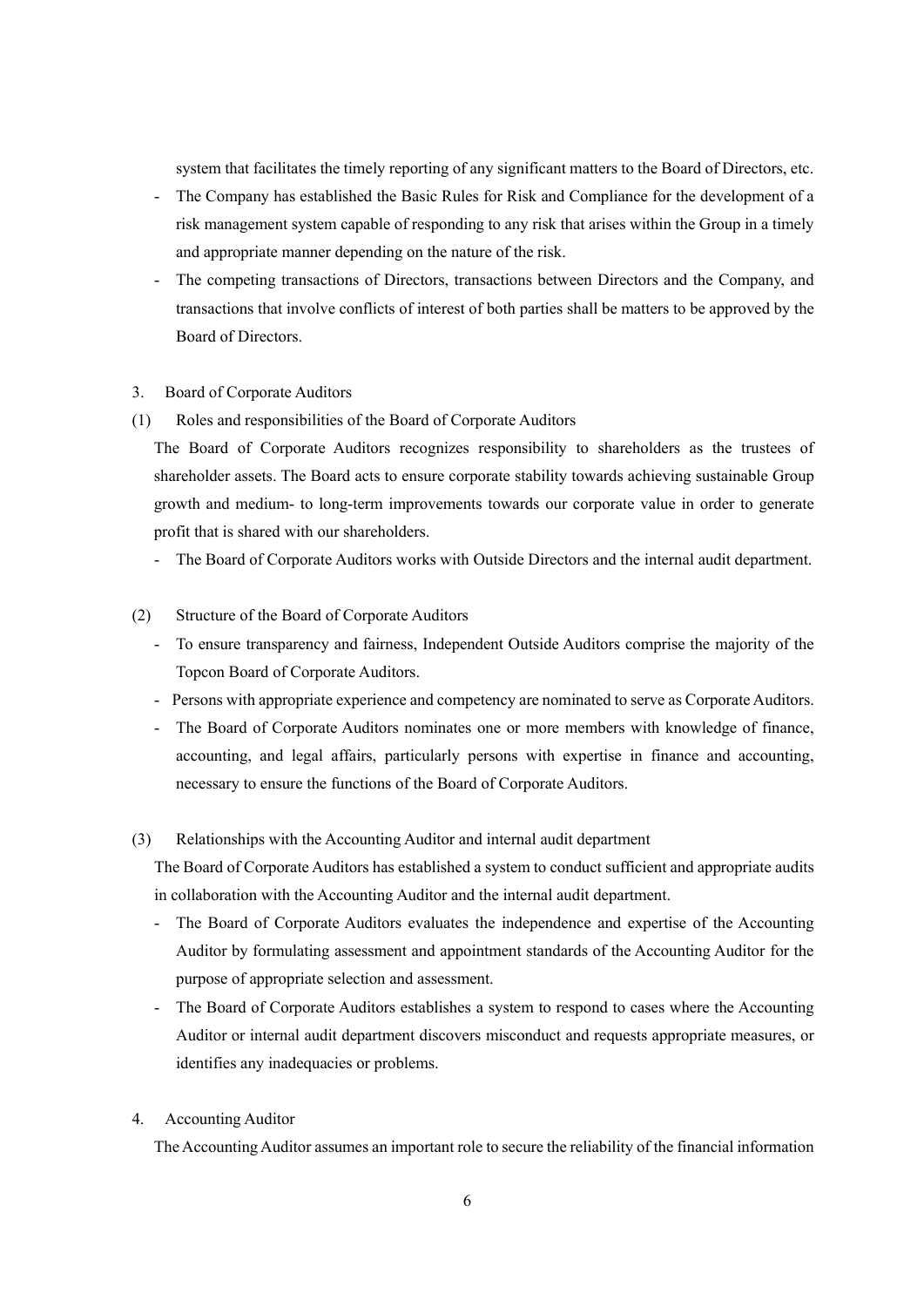of the Group and bears responsibility to shareholders and investors.

- The Accounting Auditor ensures a system under which it can conduct appropriate audits in collaboration with the Board of Corporate Auditors.
- The Accounting Auditor ensures independence and expertise.
- The Accounting Auditor complies with standards on quality control for audits necessary to appropriately conduct accounting audits.

### 5. Nomination and Compensation Advisory Committee

The Company shall establish a Nomination and Compensation Advisory Committee, which shall be independent of the Board of Directors, to ensure objectivity and transparency in the nomination of the president and director candidates, and in relation to the handling of directors' compensation, etc.

- The Nomination and Compensation Advisory Committee shall appoint an independent outside director as chairperson and shall be comprised of a majority of independent outside directors.
- The Nomination and Compensation Advisory Committee shall provide recommendations to the Board of Directors when it receives requests for advice from the Board of Directors.
- 6. Internal audit department, etc.

The Company has established the Corporate Audit Division as an internal audit department to validate the appropriateness and effectiveness of internal management systems, as follows:

- The Corporate Audit Division aims to contribute to enhancing the corporate governance and risk management of the Group. The Corporate Audit Division is responsible for the internal audit process and develops a system under which the Corporate Audit Division validates the appropriateness and effectiveness of internal management systems such as compliance, and reports to the Board of Directors, the Board of Corporate Auditors, and President & CEO in a timely manner if any significant issue is discovered.
- The Corporate Audit Division conducts group company audits in collaboration with Corporate Auditors and the Accounting Auditor.
- With respect to whistleblowing matters, the Corporate Audit Division shall contribute to the early discovery of risk information and conduct measures regarding the nature of the whistleblowing matter in a swift and appropriate manner.

## 7. Directors and Corporate Auditors

### (1) Directors

Directors recognize their fiduciary responsibility to shareholders and execute their duties as Directors towards the sustainable growth and medium- to long-term enhancement of corporate value.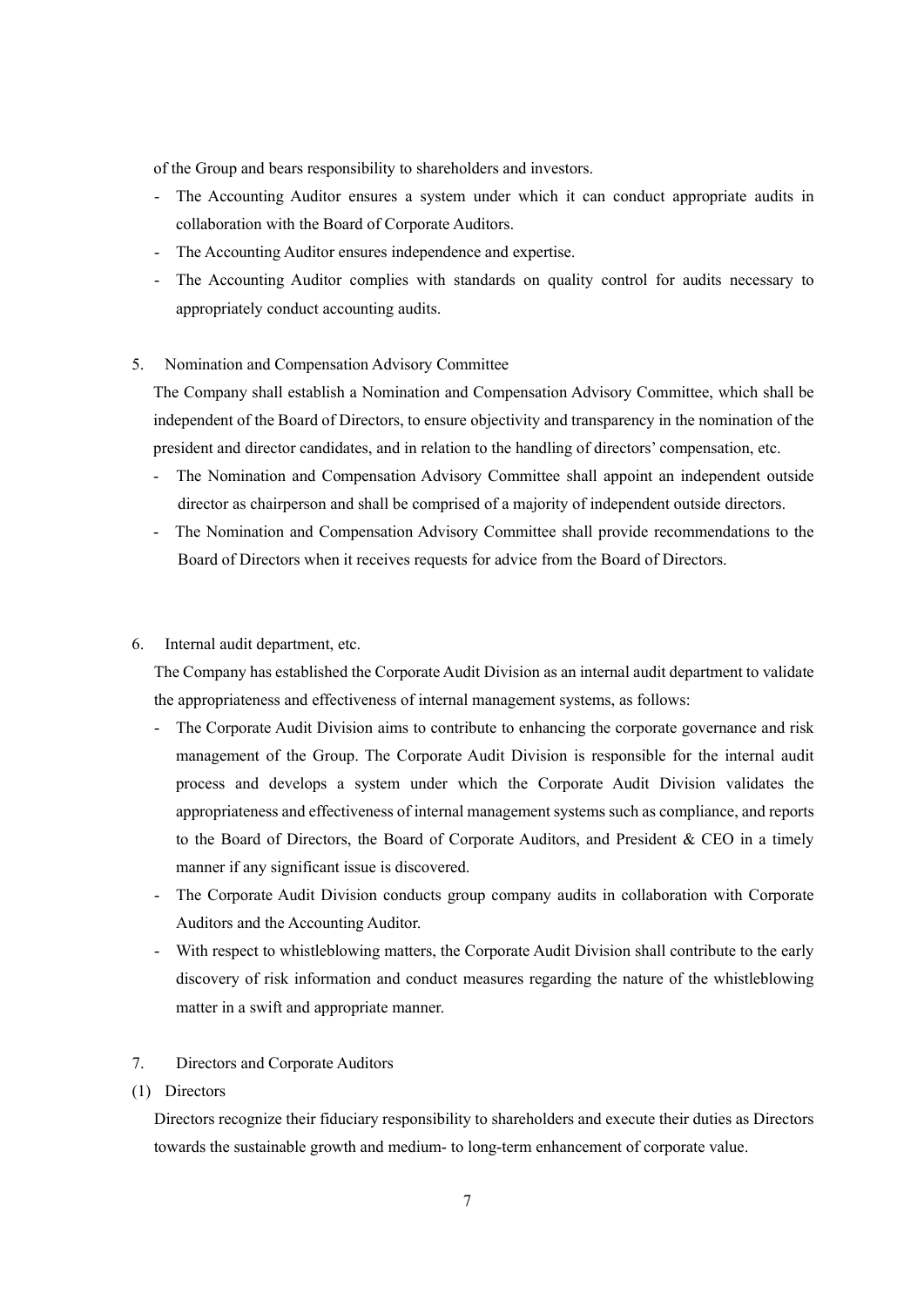- Directors, as members of the Board of Directors, supervise the execution of business operations by Executive Directors and Executive Officers.
- Directors collect sufficient information to execute their duties, while requesting explanations on various matters and proactively expressing opinions and holding open and constructive discussions at meetings of the Board of Directors.
- Directors proactively collect information for appropriately fulfilling their roles and responsibilities, and if necessary, seek the advice of external experts at the expense of the Company.
- If any Director holds concurrent positions, such as an officer (as defined in the Companies Act) at another company, the Company shall limit the scope of holding such concurrent positions to the extent that the Outside Director can secure the time necessary to appropriately fulfill his or her roles and responsibilities at the Company.
- As an executive incentive for Directors (excluding Outside Directors), the Company adopts a compensation system that is linked to its medium- to long-term business performance, with a view to sustained improvement in the Group's business performance as well as the medium- to longterm enhancement of its corporate value.

### (2) Corporate Auditors

Corporate Auditors recognize their fiduciary responsibility to shareholders and execute their duties as Corporate Auditors, ensuring corporate soundness towards the sustainable growth and medium- to long-term enhancement of corporate value.

- In accordance with policies and assigned duties set forth by the Board of Corporate Auditors, Corporate Auditors conduct audits on the status of the execution of duties by the Directors and Executive Officers, etc., of the Company, through the following activities: attending important meetings of the Company, including the meetings of the Board of Directors; receiving reports from Directors, etc. on the status of their execution of duties; receiving materials and information on related matters; and collaborating with the internal audit department and the Accounting Auditor.
- Corporate Auditors audit the decision making by the Board of Directors and the status of the development and implementation of internal control systems.
- Corporate Auditors proactively collect information necessary for audits by attending important meetings of the Company and provide opinions in an appropriate manner on related matters to Directors, as necessary.
- Corporate Auditors proactively collect information for appropriately fulfilling their roles and responsibilities, and if necessary, seek the advice of external experts at the expense of the Company.
- If any Corporate Auditor holds concurrent positions, such as an officer (as defined in the Companies Act) at another company, the Company shall limit the scope of holding such concurrent positions to the extent that the Outside Corporate Auditor can secure the time necessary to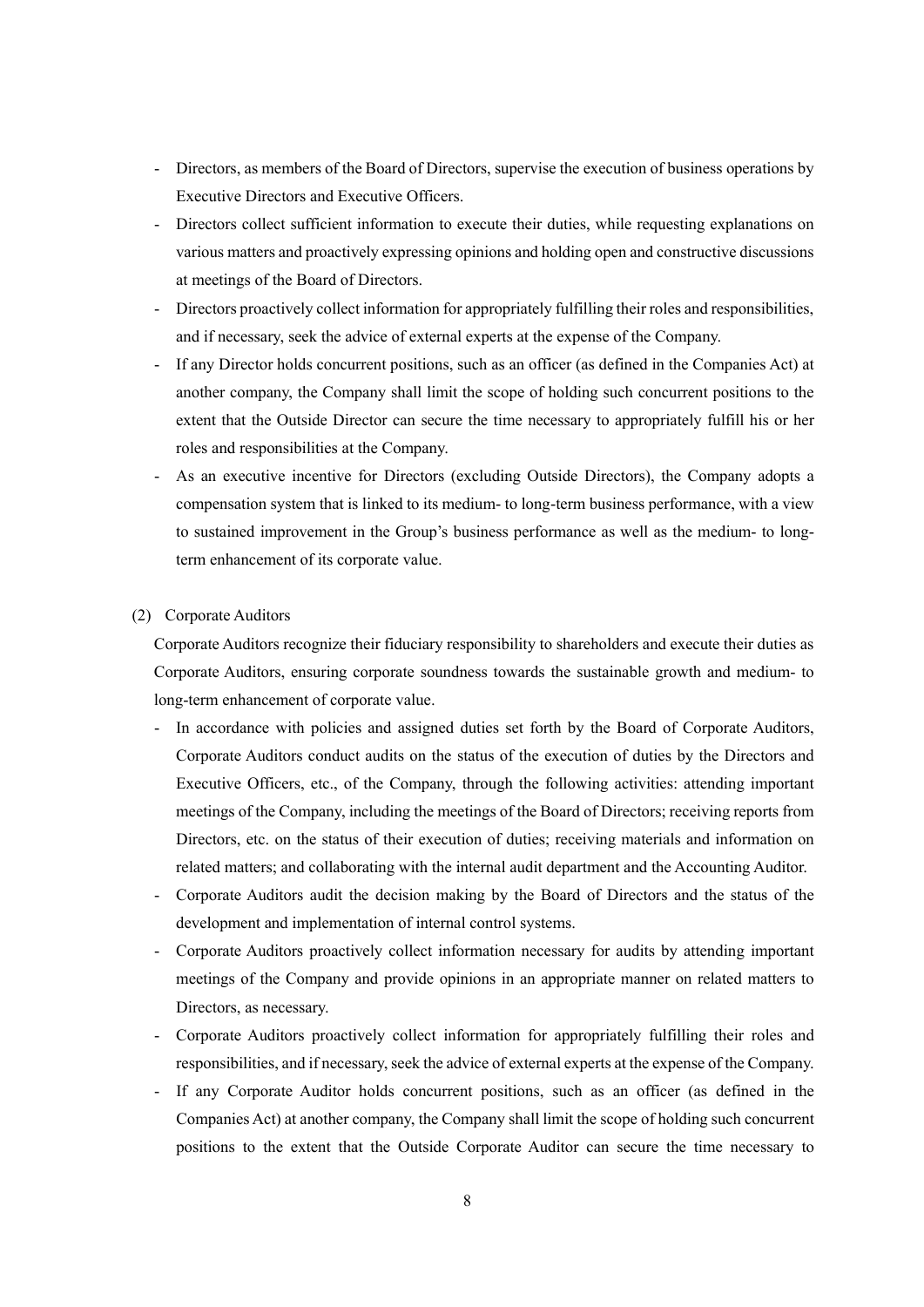appropriately fulfill his or her roles and responsibilities at the Company.

### (3) Independent Outside Directors and Independent Outside Corporate Auditors

Independent Outside Directors and Independent Outside Corporate Auditors supervise the execution of business operations, provide advice for the sustainable growth and medium- to long-term enhancement of corporate value, and manage conflicts of interest, while conveying the opinions of stakeholders including minority shareholders to the Board of Directors.

- Independent Outside Directors share information regarding matters related to the business and corporate governance of the Group and exchange opinions with each Director, Executive Officer, and Corporate Auditor.
- The Company appoints the Outside Directors and Outside Corporate Auditors who meet the criteria for independence specified by financial instruments exchanges.
- Independent Outside Directors and Independent Outside Corporate Auditors work to exchange information and share perspectives based on an independent and objective standpoint by holding of regular meetings.

#### (4) Support system

The Company develops an effective and sufficient support system that enables Directors and Corporate Auditors, etc., to fulfill their roles and responsibilities, in accordance with the provisions stated in the subsequent paragraphs.

- The Company works to operate meetings of the Board of Directors as follows so as to have thorough discussions at the meetings.
	- (i) Preparing an annual schedule for meetings of the Board of Directors and making an annual plan for agenda items.
	- (ii) Setting an appropriate timetable for deliberation to allow for thorough discussions at meetings of the Board of Directors.
	- (iii) Distributing materials pertaining to planned agenda items for the meetings of the Board of Directors well in advance.
	- (iv) Regardless of the aforementioned, providing information necessary for the decision making of Directors, and for the execution of duties of Corporate Auditors at all times.
- The Company may appoint one or more assistants, as necessary, to assist the duties of Corporate Auditors and to support other activities of Corporate Auditors. Such assistance includes providing corporate information required by Corporate Auditors and arranging internal collaboration.
- When the Company receives a request from Outside Directors and Outside Corporate Auditors for the provision of information necessary for the execution of their duties, it proactively provides the relevant information.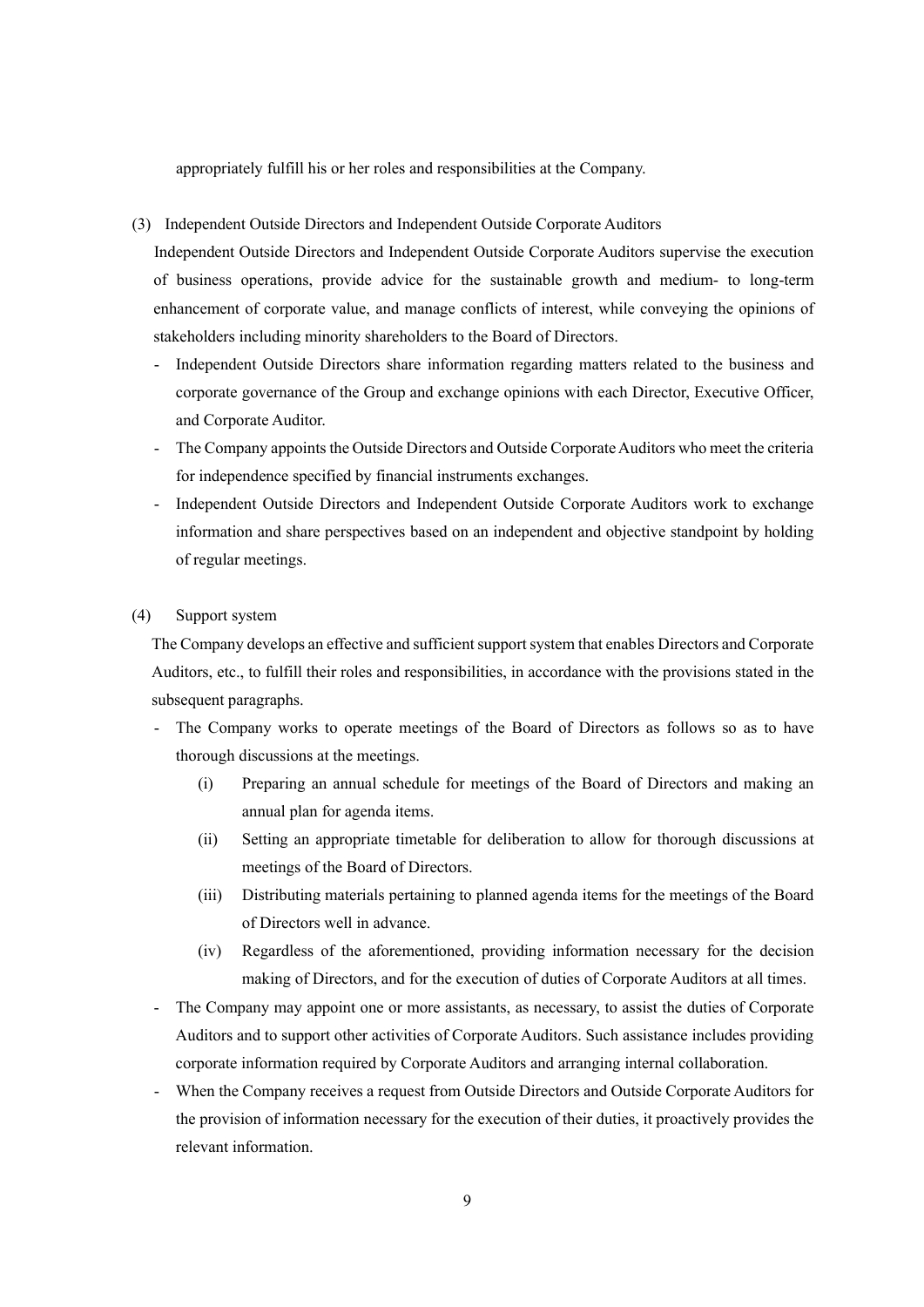- The Company secures certain budget that is deemed necessary for the execution of duties of Directors and Corporate Auditors.
- (5) Training policies

The Company provides information and knowledge on business activities necessary for Directors and Corporate Auditors to fulfill their roles and responsibilities appropriately in accordance with the following provisions.

- When Directors or Corporate Auditors are newly appointed, the Company provides training regarding laws and regulations related to the business of the Group and the Group's corporate governance, and provides, on an ongoing basis, such training even after assuming office as Directors and Corporate Auditors.
- In addition to the aforementioned, when Outside Directors and Outside Corporate Auditors are newly appointed, the Company provides the information regarding the Group's business and overall organization, etc., and also provides, on an ongoing basis, the necessary information regarding the Group's business strategies and issues to be addressed, etc., even after assuming office.

Established as of November 25, 2015 Revised as of July 28, 2017 Revised as of November 29, 2018 Revised as of June 25, 2020 Revised as of December 1, 2021